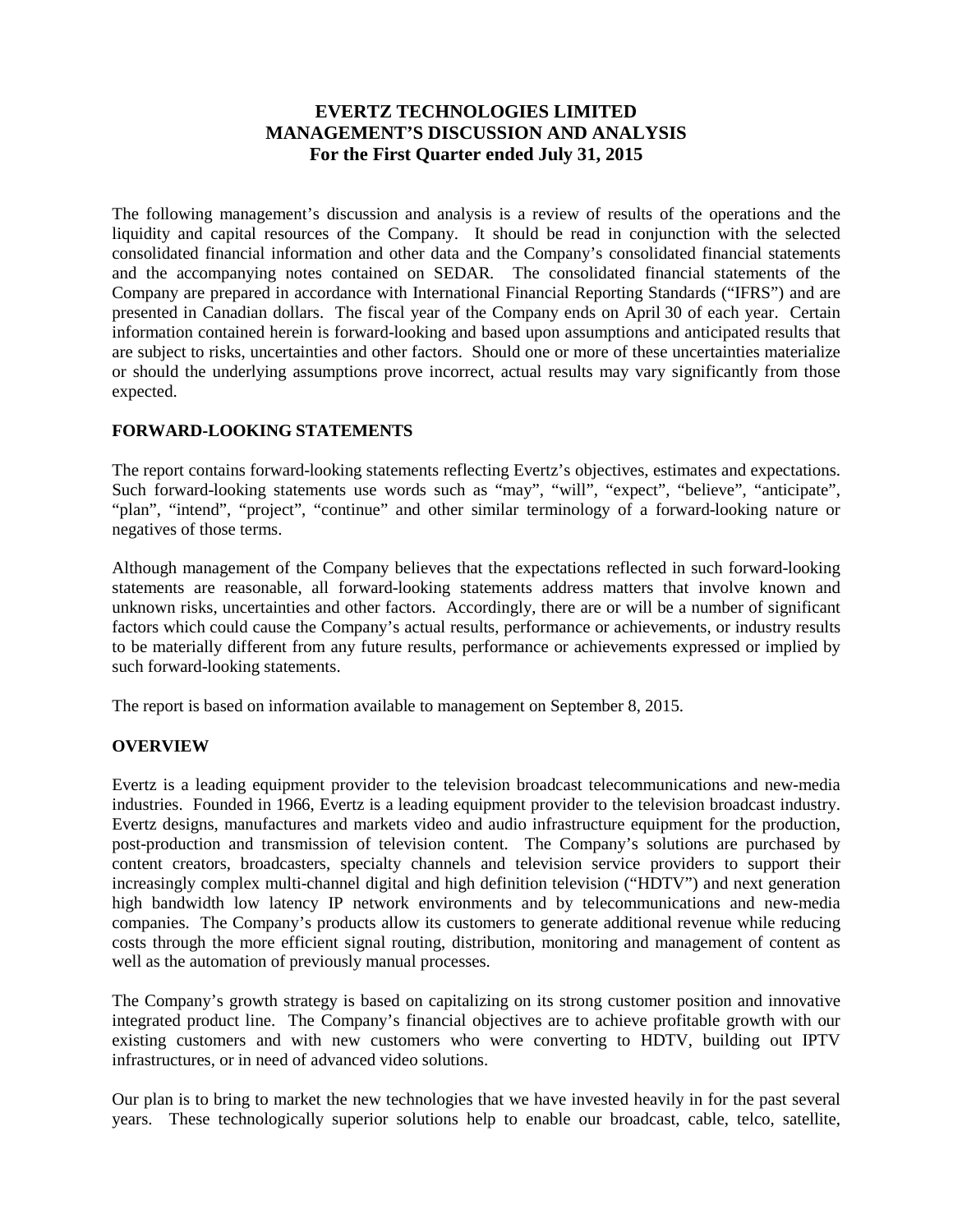content creator and new media customers to address and implement their video infrastructure requirements.

Our broadcast customers continue to operate in a challenging economic environment which impacts their ability to incur capital expenditures and often results in projects being scaled back or postponed to later periods.

While it does appear that industry conditions are showing some improvement in certain geographical areas, it is unclear what the time frame will be for our customers to convert this to equipment purchases.

### **SIGNIFICANT ACCOUNTING POLICIES**

Outlined below are those policies considered particularly significant:

#### **New and Revised IFRSs Issued but Not Yet Effective**

Following is a listing of amendments, revisions and new International Financial Reporting Standards issued but not yet effective. Unless otherwise indicated, earlier application is permitted. The Company has not yet determined the impact of the adoption of the following standards.

### *Financial Instruments*

IFRS 9, *Financial instruments* ("IFRS 9") was issued by the IASB in July 2014 and will replace IAS 39, *Financial Instruments: Recognition and Measurement* ("IAS 39"). IFRS 9 introduces new requirements for the financial reporting of financial assets and financial liabilities. IFRS 9 is effective for annual periods beginning on or after January 1, 2018.

### *Revenue*

IFRS 15, *Revenue from contracts with customers* ("IFRS 15") was issued by the IASB in May 2014 and will replace IAS 11, *Construction Contracts* and IAS 18 *Revenue*. IFRS 15 specifies how and when revenue will be recognized. IFRS 15 is effective for annual periods beginning on or after January 1, 2017.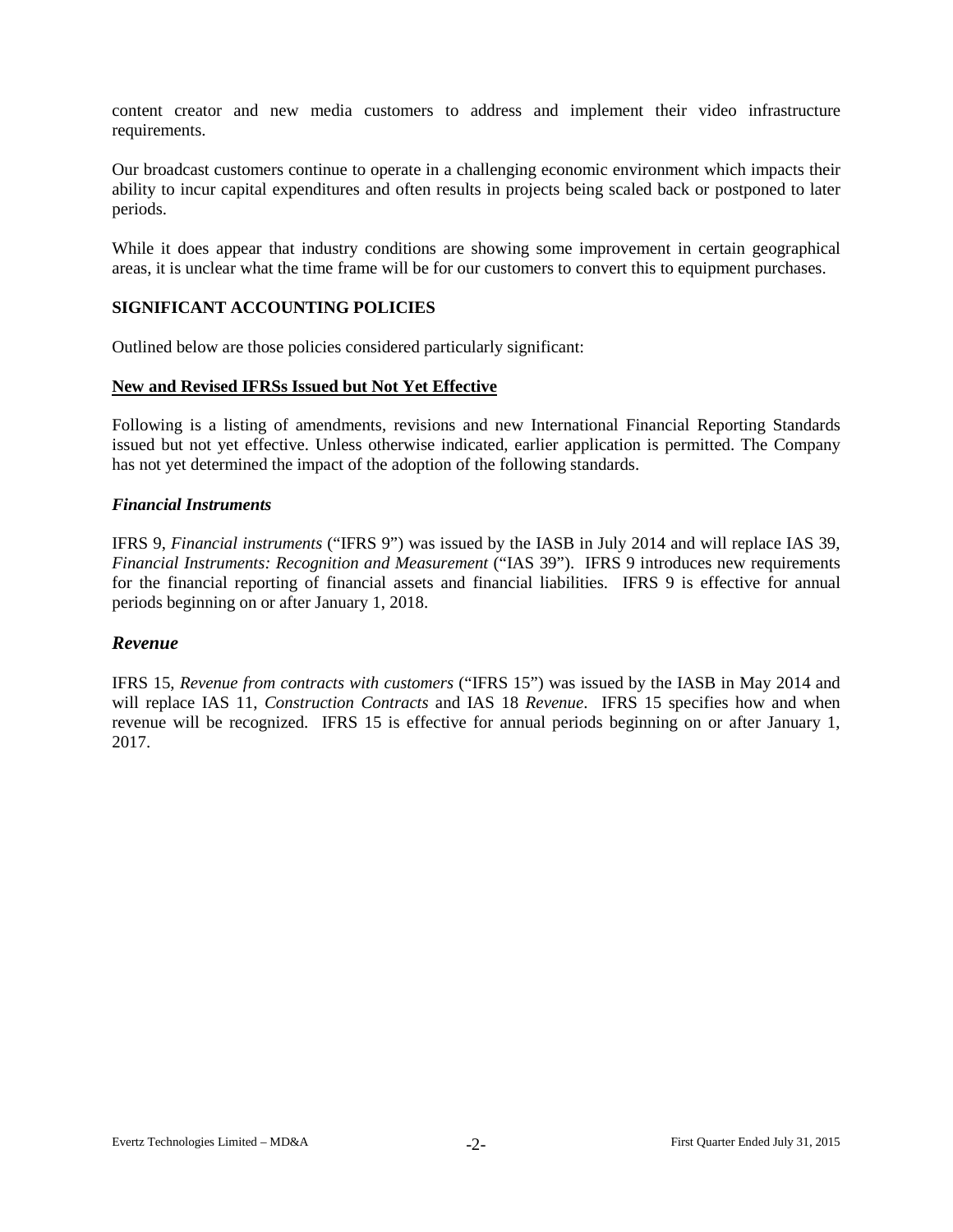# **QUARTER END HIGHLIGHTS**

Revenue decreased to \$84.9 million for the first quarter ended July 31, 2015 as compared to \$98.0 million for the first quarter ended July 31, 2014.

For the first quarter ended July 31, 2015, net earnings were \$18.6 million as compared to \$19.7 million for the first quarter ended July 31, 2014 and fully diluted earnings per share were \$0.25 as compared to \$0.26 for the first quarter ended July 31, 2014.

Gross margin during the first quarter ended July 31, 2015 was 56.4% as compared to 57.0% for the first quarter ended July 31, 2014.

Selling and administrative expenses for the first quarter ended July 31, 2015 was \$14.8 million compared to the first quarter ended July 31, 2014 of \$13.4 million. As a percentage of revenue, selling and administrative expenses totaled 17.4% for the first quarter ended July 31, 2015 as opposed to 13.7% for the first quarter ended July 31, 2014.

Research and development ("R&D") expenses were \$16.3 million for the first quarter ended July 31, 2015 as compared to \$15.8 million for the first quarter ended July 31, 2014.

Cash and cash equivalents were \$97.1 million and working capital was \$306.6 million as at July 31, 2015 as compared to cash and cash equivalents of \$100.7 million and working capital of \$294.9 million as at April 30, 2015.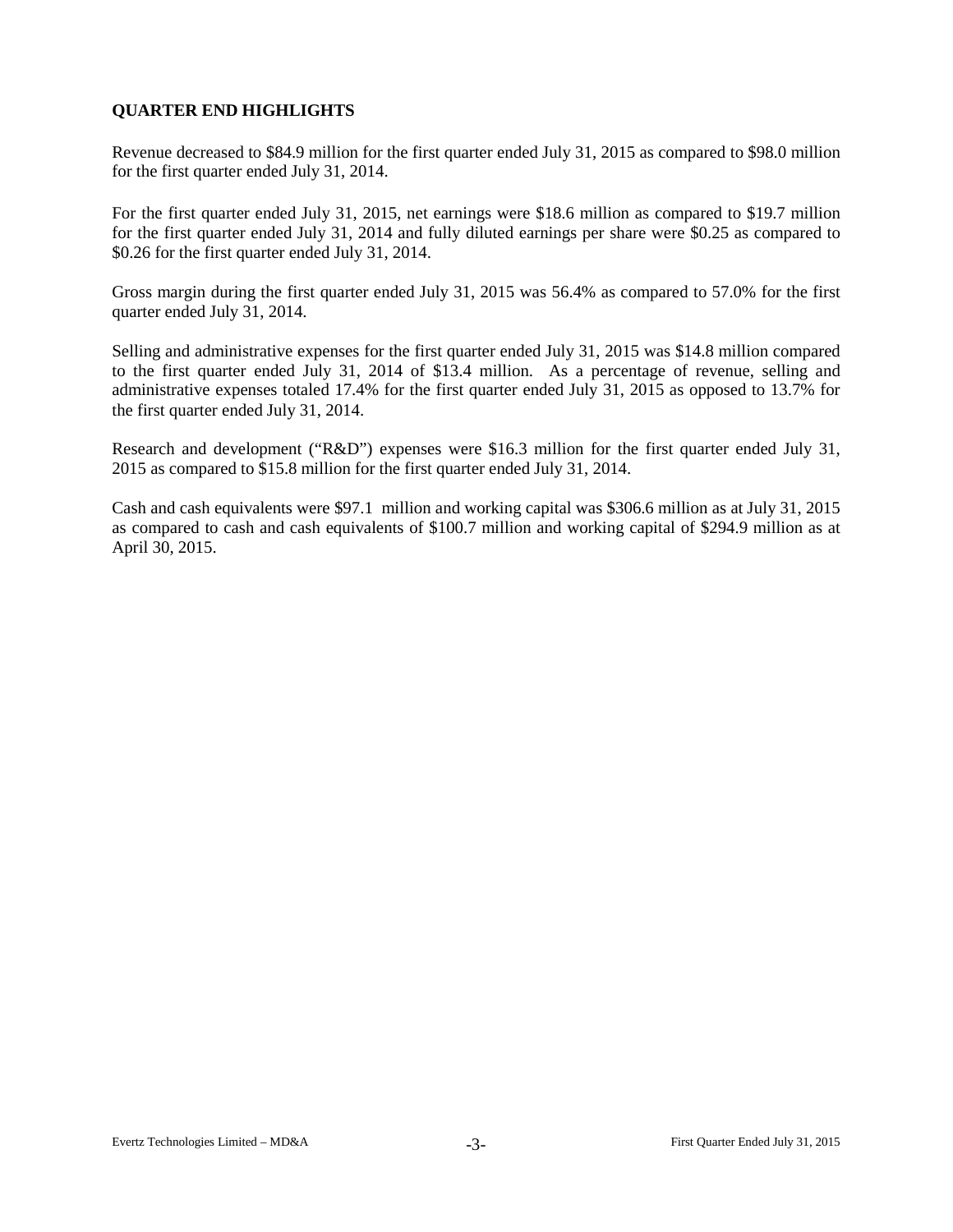# **Selected Consolidated Financial Information**

(in thousands of dollars except earnings per share and share data)

|                                                       | Three months ended |               | Three months ended |                |  |  |
|-------------------------------------------------------|--------------------|---------------|--------------------|----------------|--|--|
|                                                       |                    | July 31, 2015 | July 31, 2014      |                |  |  |
| Revenue                                               | $\mathbb{S}$       | 84,869        | \$                 | 98,014         |  |  |
| Cost of goods sold                                    |                    | 37,040        |                    | 42,193         |  |  |
| Gross margin                                          | \$                 | 47,829        | \$                 | 55,821         |  |  |
| Expenses                                              |                    |               |                    |                |  |  |
| Selling and administrative                            |                    | 14,802        |                    | 13,399         |  |  |
| General                                               |                    | 1,595         |                    | 1,810          |  |  |
| Research and development                              |                    | 16,252        |                    | 15,820         |  |  |
| Investment tax credits                                |                    | (2,484)       |                    | (2,466)        |  |  |
| Foreign exchange gain                                 |                    | (7, 712)      |                    | 743            |  |  |
|                                                       |                    | 22,453        |                    | 29,306         |  |  |
| Earnings before undernoted                            | \$                 | 25,376        | \$                 | 26,515         |  |  |
| Finance income                                        |                    | 158           |                    | 193            |  |  |
| Finance costs                                         |                    | (122)         |                    | (67)           |  |  |
| Other income and expenses                             |                    | (38)          |                    | 140            |  |  |
| Earnings before income taxes                          | \$                 | 25,374        | \$                 | 26,781         |  |  |
| Provision for (recovery of) income taxes              |                    |               |                    |                |  |  |
| Current                                               |                    | 7,973         |                    | 9,311          |  |  |
| Deferred                                              |                    | (1, 197)      |                    | (2, 236)       |  |  |
|                                                       | \$                 | 6,776         | \$                 | 7,075          |  |  |
| Net earnings for the period                           | \$                 | 18,598        | \$                 | 19,706         |  |  |
| Net earnings attributable to non-controlling interest |                    | 187           |                    | 295            |  |  |
| Net earnings attributable to shareholders             |                    | 18,411        |                    | 19,411         |  |  |
| Net earnings for the period                           | \$                 | 18,598        | \$                 | 19,706         |  |  |
|                                                       |                    |               |                    |                |  |  |
| Earnings per share:<br><b>Basic</b>                   |                    | 0.25          |                    | 0.26           |  |  |
| Diluted                                               | \$<br>\$           | 0.25          | \$<br>\$           | 0.26           |  |  |
|                                                       |                    |               |                    |                |  |  |
| <b>Consolidated Balance Sheet Data</b>                |                    | As at         |                    | As at          |  |  |
|                                                       |                    | July 31, 2015 |                    | April 30, 2015 |  |  |
| Cash and cash equivalents                             | \$                 | 97,128        | \$                 | 100,681        |  |  |
| Inventory                                             | \$                 | 158,862       | \$                 | 154,259        |  |  |
| Working capital                                       | \$                 | 306,614       | \$                 | 294,895        |  |  |
| Total assets                                          | \$                 | 429,588       | \$                 | 426,162        |  |  |
| Shareholders' equity                                  | \$                 | 365,432       | \$                 | 353,471        |  |  |
| Number of common shares outstanding:                  |                    |               |                    |                |  |  |
| Basic                                                 |                    | 74,726,446    |                    | 74,459,346     |  |  |
| Fully-diluted                                         |                    | 79,405,446    |                    | 79,195,846     |  |  |
| Weighted average number of shares outstanding:        |                    |               |                    |                |  |  |
| <b>Basic</b>                                          |                    | 74,593,296    |                    | 74,399,096     |  |  |
| Fully-diluted                                         |                    | 75,060,553    |                    | 75,033,398     |  |  |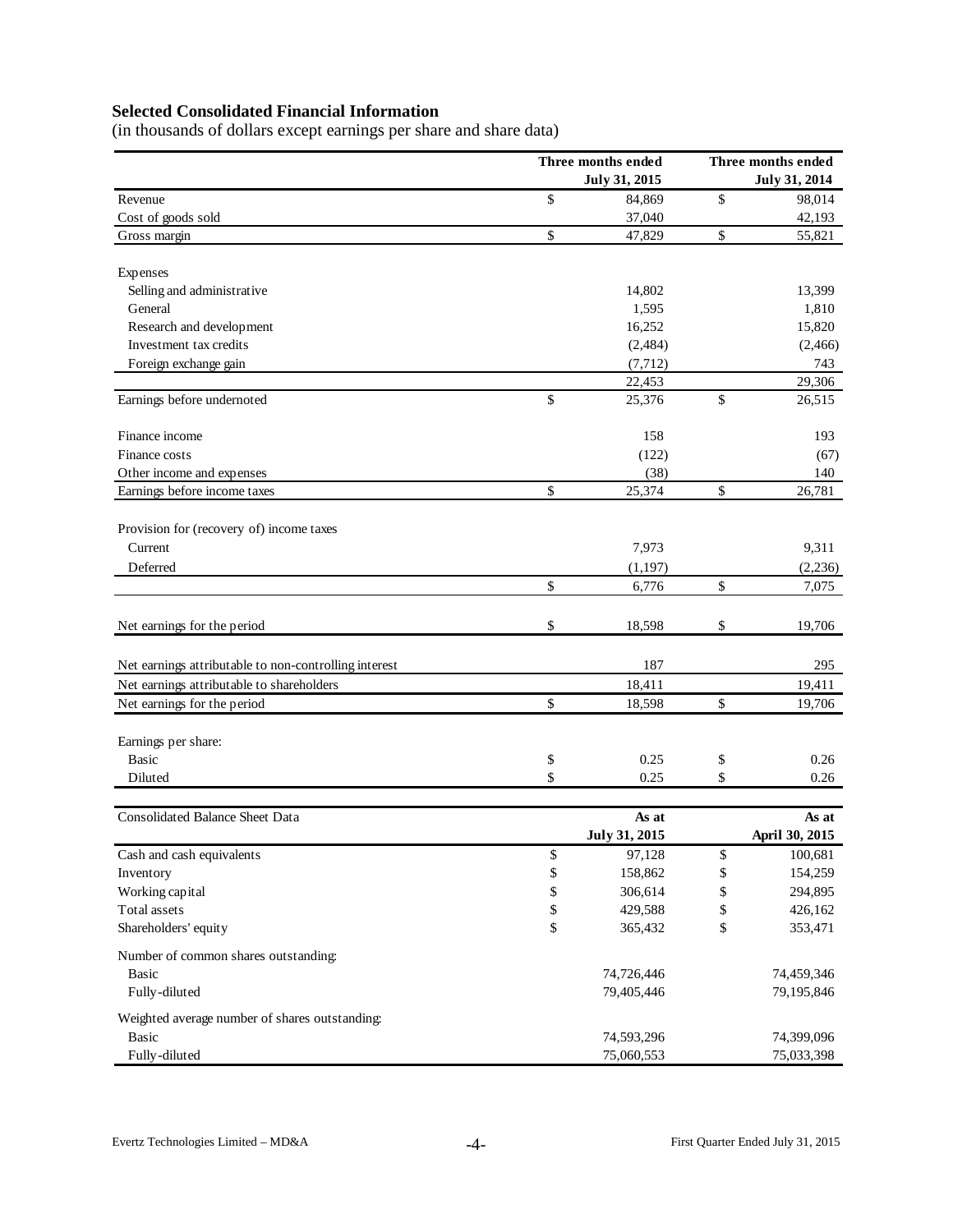#### **Consolidated Statement of Operations Data**

(in thousands of dollars except earnings per share and share data)

|                                                       | Three months ended |       | Three months ended |  |  |
|-------------------------------------------------------|--------------------|-------|--------------------|--|--|
|                                                       | July 31, 2015      |       | July 31, 2014      |  |  |
| Revenue                                               | 100.0%             |       | 100.0%             |  |  |
| Cost of goods sold                                    | 43.6%              | 43.0% |                    |  |  |
| Gross margin                                          | 56.4%              |       | 57.0%              |  |  |
| Expenses                                              |                    |       |                    |  |  |
| Selling and administrative                            | 17.4%              |       | 13.7%              |  |  |
| General                                               | 1.9%               |       | 1.8%               |  |  |
| Research and development                              | 19.2%              |       | 16.1%              |  |  |
| Investment tax credits                                | $(2.9\%)$          |       | (2.5%)             |  |  |
| Foreign exchange gain                                 | $(9.1\%)$          |       | 0.8%               |  |  |
|                                                       | 26.5%              |       | 29.9%              |  |  |
| Earnings before undernoted                            | 29.9%              |       | 27.1%              |  |  |
| Finance income                                        | 0.2%               |       | 0.2%               |  |  |
| Finance costs                                         | $(0.1\%)$          |       | $(0.1\%)$          |  |  |
| Other income and expenses                             | $(0.1\%)$          |       | 0.1%               |  |  |
| Earnings before income taxes                          | 29.9%              |       | 27.3%              |  |  |
| Provision for (recovery of) income taxes              |                    |       |                    |  |  |
| Current                                               | 9.4%               |       | 9.5%               |  |  |
| Deferred                                              | $(1.4\%)$          |       | (2.3%)             |  |  |
|                                                       | 8.0%               |       | 7.2%               |  |  |
| Net earnings for the period                           | 21.9%              |       | 20.1%              |  |  |
| Net earnings attributable to non-controlling interest | 0.2%               |       | 0.3%               |  |  |
| Net earnings attributable to shareholders             | 21.7%              |       | 19.8%              |  |  |
| Net earnings for the period                           | 21.9%              |       | 20.1%              |  |  |
| Earnings per share:                                   |                    |       |                    |  |  |
| <b>Basic</b>                                          | \$<br>0.25         | \$    | 0.26               |  |  |
| Diluted                                               | \$<br>0.25         | \$    | 0.26               |  |  |

#### **REVENUE AND EXPENSES**

#### *Revenue*

The Company generates revenue principally from the sale of its broadcast equipment solutions to content creators, broadcasters, specialty channels and television service providers.

The Company markets and sells its products and services through both direct and indirect sales strategies. The Company's direct sales efforts focus on large and complex end-user customers. These customers have long sales cycles typically ranging from four to eight months before an order may be received by the Company for fulfillment.

The Company monitors revenue performance in two main geographic regions: (i) United States/Canada and (ii) International.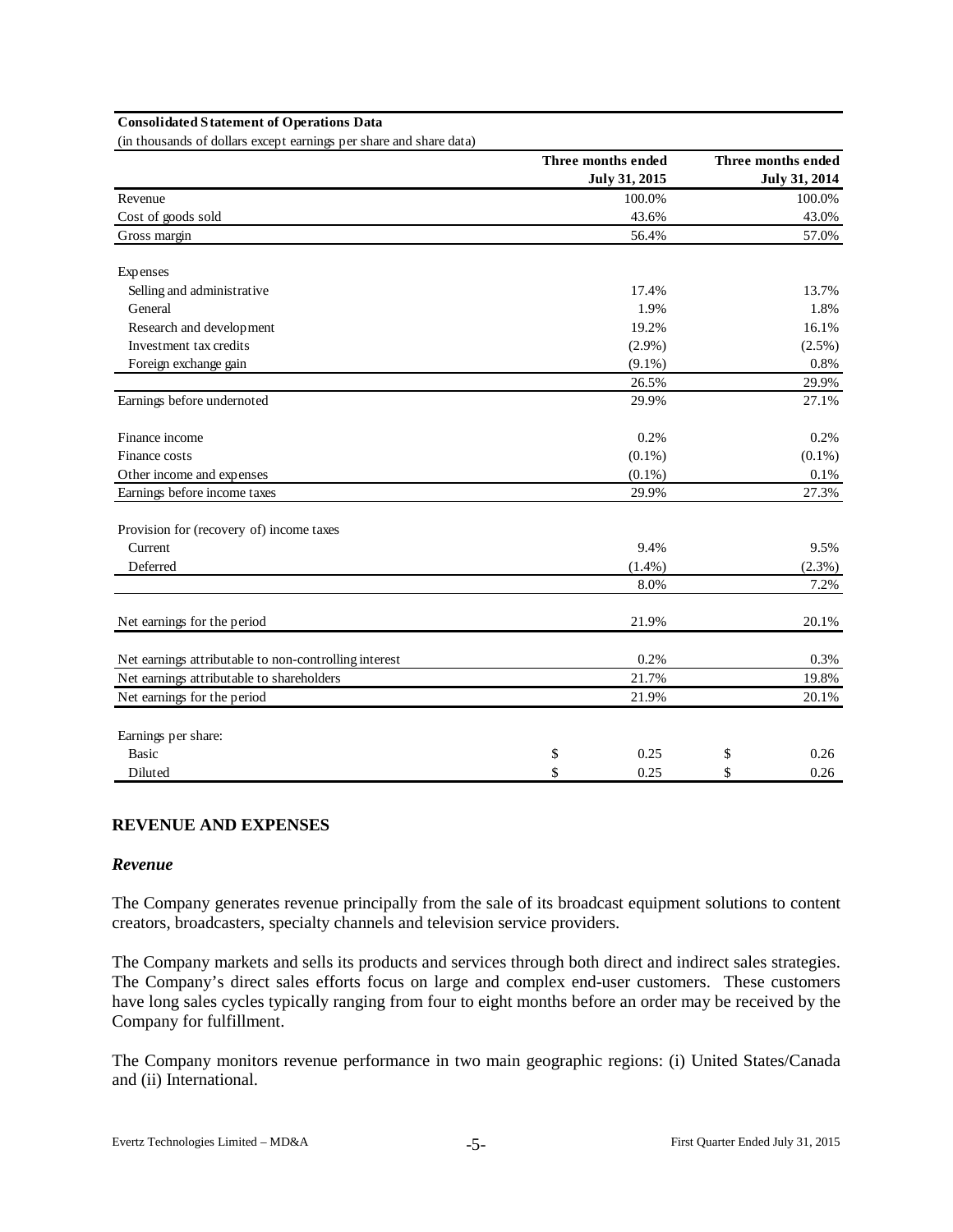The Company currently generates approximately 50% to 60% of its revenue in the United States/Canada. The Company recognizes the opportunity to more aggressively target markets in other geographic regions and intends to invest in personnel and infrastructure in those markets.

While a significant portion of the Company's expenses are denominated in Canadian dollars, the Company collects substantially all of its revenues in currencies other than the Canadian dollar and therefore has significant exposure to fluctuations in foreign currencies, in particular the US dollar. Approximately 65% to 75% of the Company's revenues are denominated in US dollars.

### *Revenue*

| (In thousands of Canadian dollars) | Three months ended | Three months ended | % Increase |  |  |
|------------------------------------|--------------------|--------------------|------------|--|--|
|                                    | July 31, 2015      | July 31, 2014      | (Decrease) |  |  |
| United States/Canada               | 49.960             | 55,506             | $(10\%)$   |  |  |
| International                      | 34,909             | 42,508             | $18\%)$    |  |  |
|                                    | 84.869             | 98,014             | .13%)      |  |  |

Total revenue for the first quarter ended July 31, 2015 was \$84.9 million, a decrease of \$13.1 million or 13% as compared to revenue of \$98.0 million for the first quarter ended July 31, 2014.

Revenue in the United States/Canada region was \$50.0 million for the first quarter ended July 31, 2015, a decrease of \$5.5 million or 10% as compared to revenue of \$55.5 million for the first quarter ended July 31, 2014.

Revenue in the International region was \$34.9 million for the first quarter ended July 31, 2015, a decrease of \$7.6 million, as compared to revenue of \$42.5 million for the first quarter ended July 31, 2014.

### *Cost of Sales*

Cost of sales consists primarily of costs of manufacturing and assembly of products. A substantial portion of these costs is represented by components and compensation costs for the manufacture and assembly of products. Cost of sales also includes related overhead, certain depreciation, final assembly, quality assurance, inventory management and support costs. Cost of sales also includes the costs of providing services to clients, primarily the cost of service-related personnel.

### *Gross Margin*

| (In thousands of Canadian dollars, | Three months ended | Three months ended | % Increase    |            |
|------------------------------------|--------------------|--------------------|---------------|------------|
| except for percentages)            | July 31, 2015      |                    | July 31, 2014 | (Decrease) |
| Gross margin                       | 47.829             |                    | 55.821        | $(14\%)$   |
| Gross margin % of sales            | 56.4%              |                    | 57.0%         |            |

Gross margin for the first quarter ended July 31, 2015 was \$47.8 million, compared to \$55.8 million for the first quarter ended July 31, 2014. As a percentage of revenue, the gross margin was 56.4% for the first quarter ended July 31, 2015, as compared to 57.0% for the first quarter ended July 31, 2014.

Gross margins vary depending on the product mix, geographic distribution and competitive pricing pressures and currency fluctuations. For the first quarter ended July 31, 2015 the gross margin, as a percentage of revenue, was in the Company's projected range. The pricing environment continues to be very competitive with substantial discounting by our competition.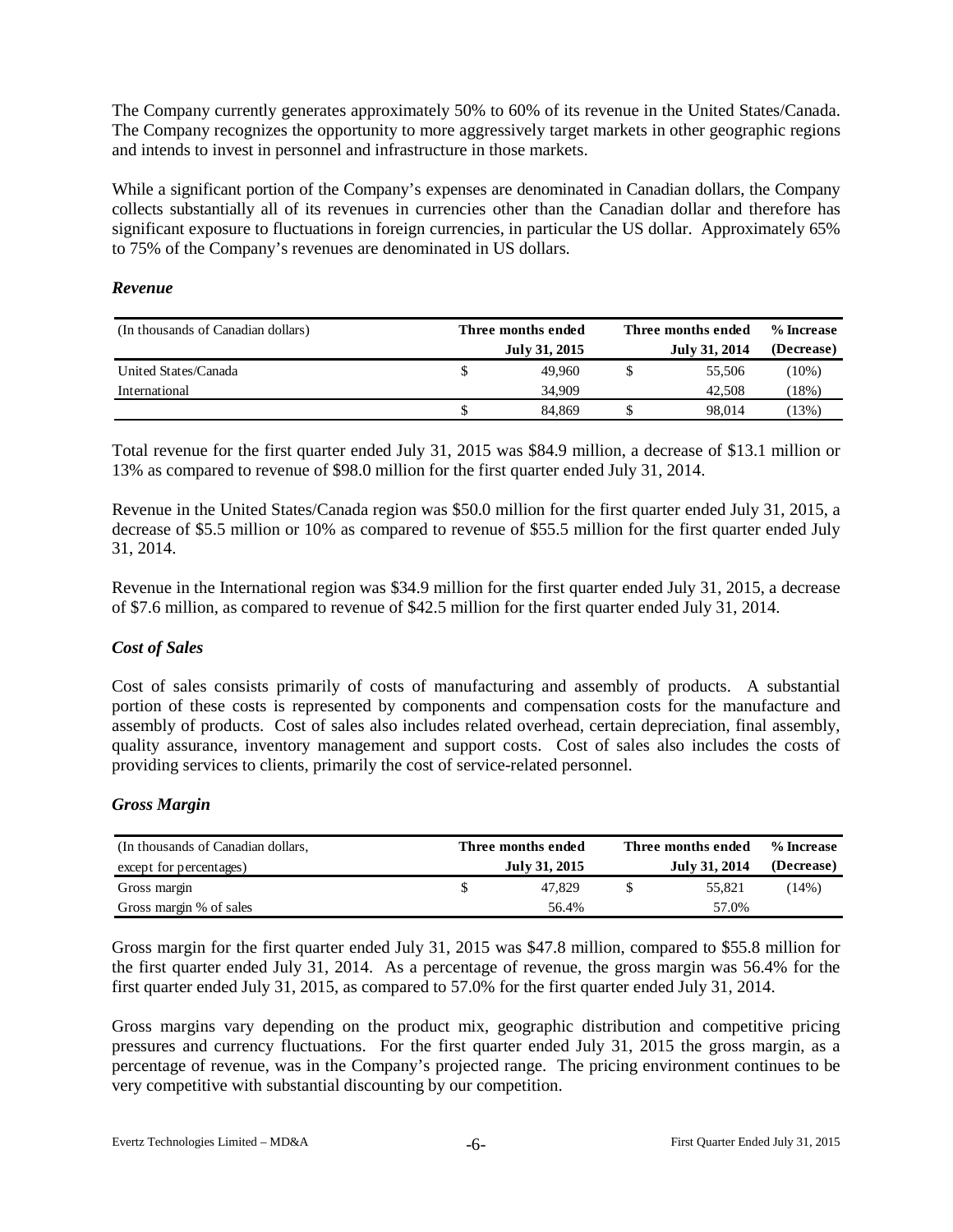The Company expects that it will continue to experience competitive pricing pressures. The Company continually seeks to build its products more efficiently and enhance the value of its product and service offerings in order to reduce the risk of declining gross margin associated with the competitive environment.

### *Operating Expenses*

The Company's operating expenses consist of: (i) selling, administrative and general; (ii) research and development and (iii) foreign exchange.

Selling expenses primarily relate to remuneration of sales and technical personnel. Other significant cost components include trade show costs, advertising and promotional activities, demonstration material and sales support. Selling and administrative expenses relate primarily to remuneration costs of related personnel, legal and professional fees, occupancy and other corporate and overhead costs. The Company also records certain depreciation amortization and share based compensation charges as general expenses. For the most part, selling, administrative and general expenses are fixed in nature and do not fluctuate directly with revenue. The Company's selling expenses tend to fluctuate in regards to the timing of trade shows, sales activity and sales personnel.

The Company invests in research and development to maintain its position in the markets it currently serves and to enhance its product portfolio with new functionality and efficiencies. Although the Company's research and development expenditures do not fluctuate directly with revenues, it monitors this spending in relation to revenues and adjusts expenditures when appropriate. Research and development expenditures consist primarily of personnel costs and material costs. Research and development expenses are presented on a gross basis (without deduction of research and development tax credits). Research and development tax credits associated with research and development expenditures are shown separately under research and development tax credits.

#### *Selling and Administrative*

| (In thousands of Canadian dollars,    | Three months ended | Three months ended | % Increase |  |  |
|---------------------------------------|--------------------|--------------------|------------|--|--|
| except for percentages)               | July 31, 2015      | July 31, 2014      | (Decrease) |  |  |
| Selling and administrative            | 14.802             | 13.399             | 10%        |  |  |
| Selling and administrative % of sales | 17.4%              | 13.7%              |            |  |  |

Selling and administrative expenses excludes stock based compensation, operation of non-production property, plant and equipment, and amortization of intangibles. Selling and administrative expenses for the first quarter ended July 31, 2015 were \$14.8 million or 17.4% of revenue, as compared to selling and administrative expenses of \$13.4 million or 13.7% of revenue for the first quarter ended July 31, 2014.

The increase of \$1.4 million was a result of additional selling expenses in the International region, and the increased translation costs of the US dollar and UK Sterling.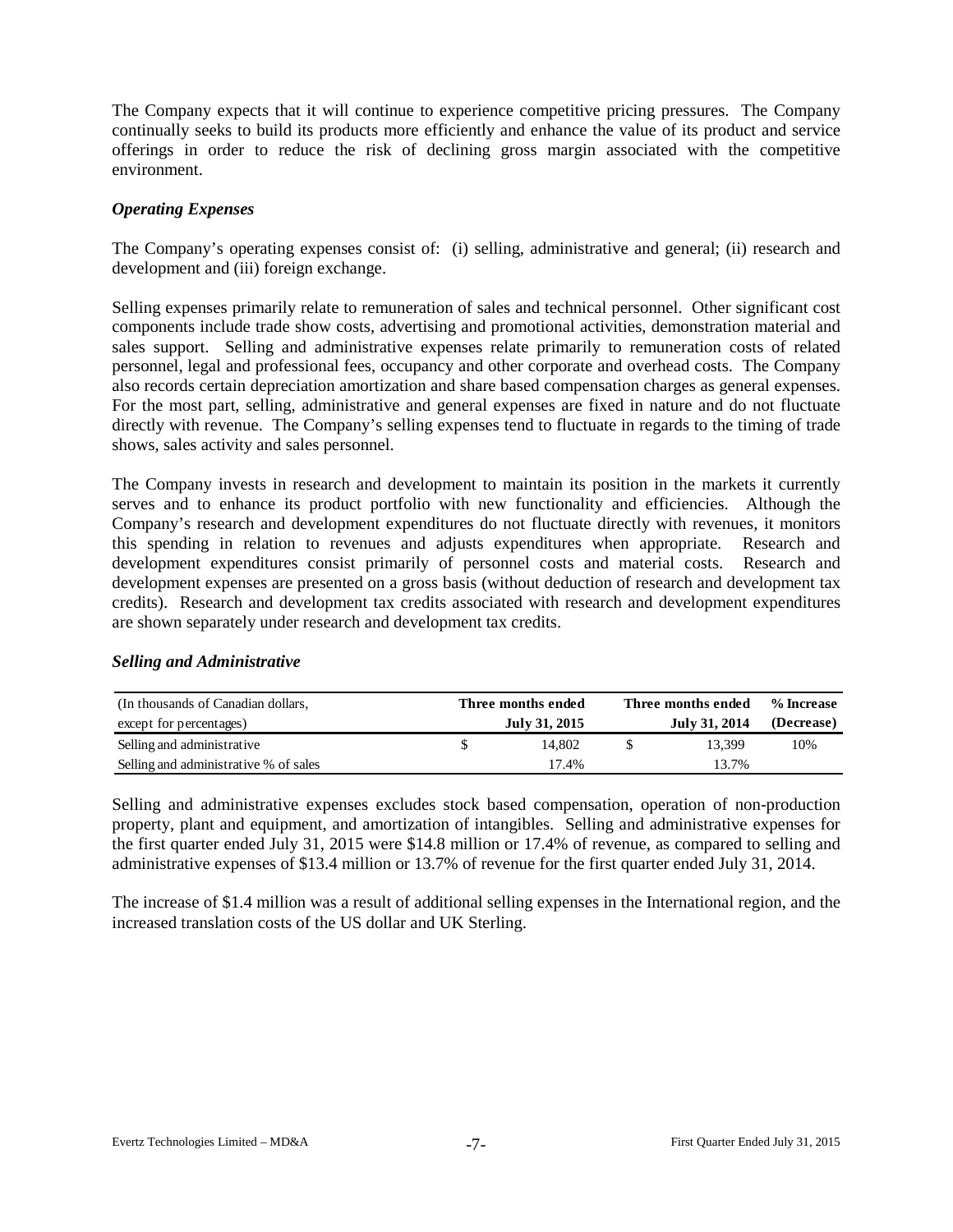### *Research and Development (R&D)*

| (In thousands of Canadian dollars,  | Three months ended | Three months ended | % Increase |
|-------------------------------------|--------------------|--------------------|------------|
| except for percentages)             | July 31, 2015      | July 31, 2014      | (Decrease) |
| Research and development expenses   | 16.252             | 15.820             | 3%         |
| Research and development % of sales | 19.2%              | 16.1%              |            |

For the first quarter ended July 31, 2015, gross R&D expenses increased to \$16.3 million, an increase of 3% or \$0.5 million as compared to an expense of \$15.8 million for the first quarter ended July 31, 2014.

The increase of \$0.5 million was a result of planned growth of R&D personnel as well as increased translation costs associated with the UK Sterling denominated expenses, partially offset by a decrease in materials and supplies.

### *Foreign Exchange*

For the first quarter ended July 31, 2015, the foreign exchange gain was \$7.7 million, as compared to a foreign exchange loss for the first quarter ended July 31, 2014 of \$0.7 million. The current year gain was predominantly driven by the increase in the value of the US dollar against the Canadian dollar since April 30, 2015.

### *Finance Income, Finance Costs, Other Income and Expenses*

For the first quarter ended July 31, 2015, finance income of \$0.2 million was offset by finance costs and other income and expenses of \$0.2 million.

### **LIQUIDITY AND CAPITAL RESOURCES**

| Liquidity and Capital Resources               |               |               |
|-----------------------------------------------|---------------|---------------|
| (in thousands of dollars except ratios)       | As at         | As at         |
| Key Balance Sheet Amounts and Ratios:         | July 31, 2015 | Aprl 30, 2015 |
| Cash and cash equivalents                     | \$<br>97,128  | \$<br>100,681 |
| Working capital                               | \$<br>306,614 | \$<br>294,895 |
| Long-term assets                              | \$<br>66,925  | \$<br>67,393  |
| Long-term debt                                | \$<br>1.007   | \$<br>996     |
| Days sales outstanding in accounts receivable | 101           | 96            |

| Statement of Cash Flow Summary  |   | Three months ended |  |               |  |  |  |
|---------------------------------|---|--------------------|--|---------------|--|--|--|
|                                 |   | July 31, 2015      |  | July 31, 2014 |  |  |  |
| Operating activities            |   | 7.754              |  | 15,289        |  |  |  |
| Investing activities            |   | (945)              |  | (2,473)       |  |  |  |
| Financing activities            | J | (10,314)           |  | (11,930)      |  |  |  |
| Net (decrease) increase in cash |   | (3.553)            |  | 1.412         |  |  |  |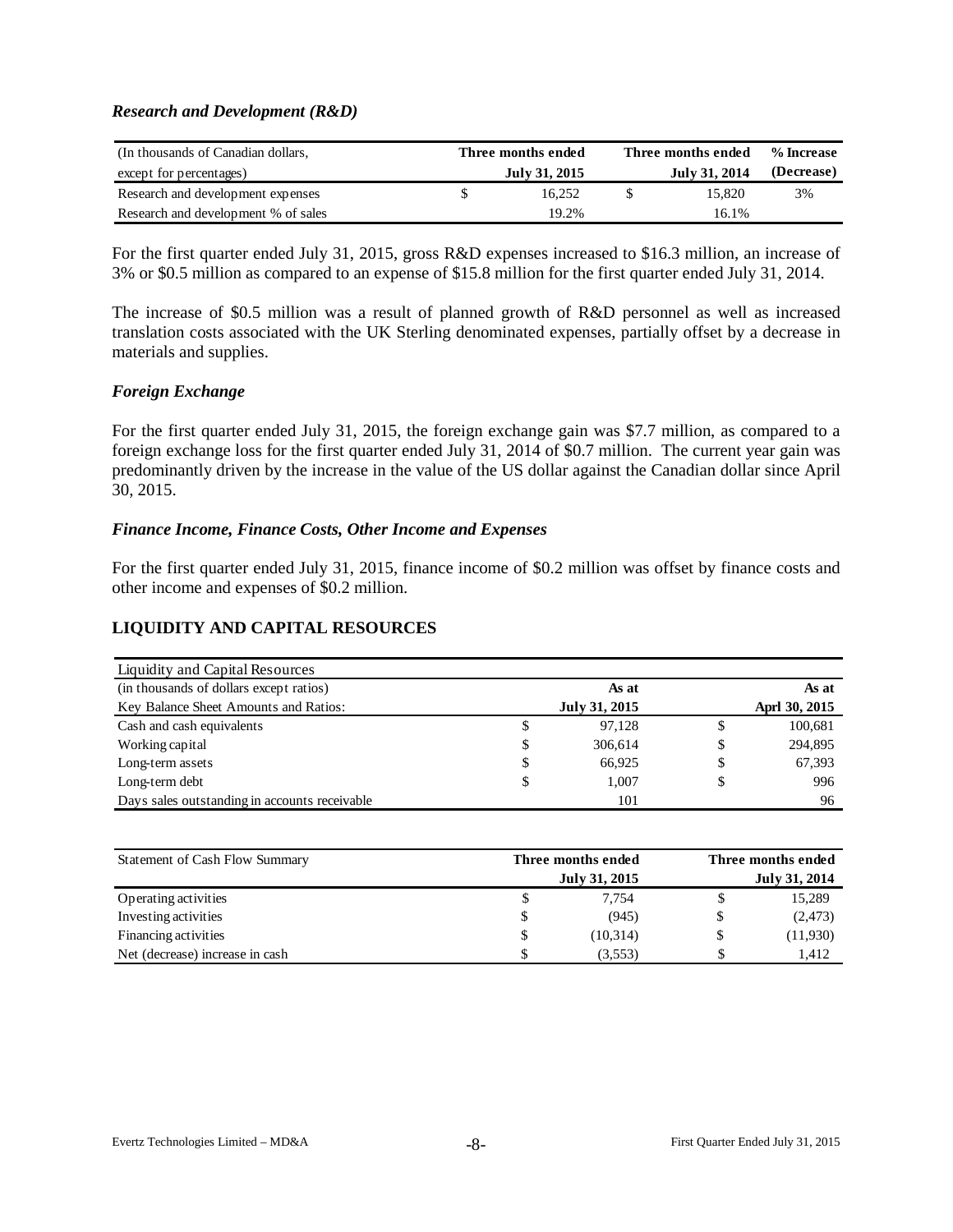### *Operating Activities*

For the first quarter ended July 31, 2015, the Company generated cash for operations of \$7.8 million, compared to \$15.3 million generated for the first quarter ended July 31, 2014. Excluding the effects of the changes in non-cash working capital and current taxes, the Company generated cash from operations of \$20.9 million for the first quarter ended July 31, 2015 compared to \$21.2 million for the first quarter ended July 31, 2014.

#### *Investing Activities*

The Company used cash for investing activities of \$0.9 million for the first quarter ended July 31, 2015 which was predominantly from for the acquisition of capital assets.

### *Financing Activities*

For the first quarter ended July 31, 2015, the Company used cash from financing activities of \$10.3 million, which was principally driven by dividends paid of \$13.4 million, partially offset by the issuance of capital stock pursuant to the Company Stock Option Plan of \$4.1 million.

### **WORKING CAPITAL**

As at July 31, 2015, the Company had cash and cash equivalents of \$97.1 million, compared to \$100.7 million at April 30, 2015.

The Company had working capital of \$306.6 million as at July 31, 2015 compared to \$294.9 million as at April 30, 2015.

The Company believes that the current balance in cash and plus future cash flow from operations will be sufficient to finance growth and related investment and financing activities in the foreseeable future.

Day sales outstanding in accounts receivable were 101 days at July 31, 2015 as compared to 96 for April 30, 2015.

#### **SHARE CAPITAL STRUCTURE**

Authorized capital stock consists of an unlimited number of common and preferred shares.

|                                       | As at         | As at          |
|---------------------------------------|---------------|----------------|
|                                       | July 31, 2015 | April 30, 2015 |
|                                       |               |                |
| Common shares                         | 74,726,446    | 74,459,346     |
| Stock options granted and outstanding | 4,679,000     | 4,736,500      |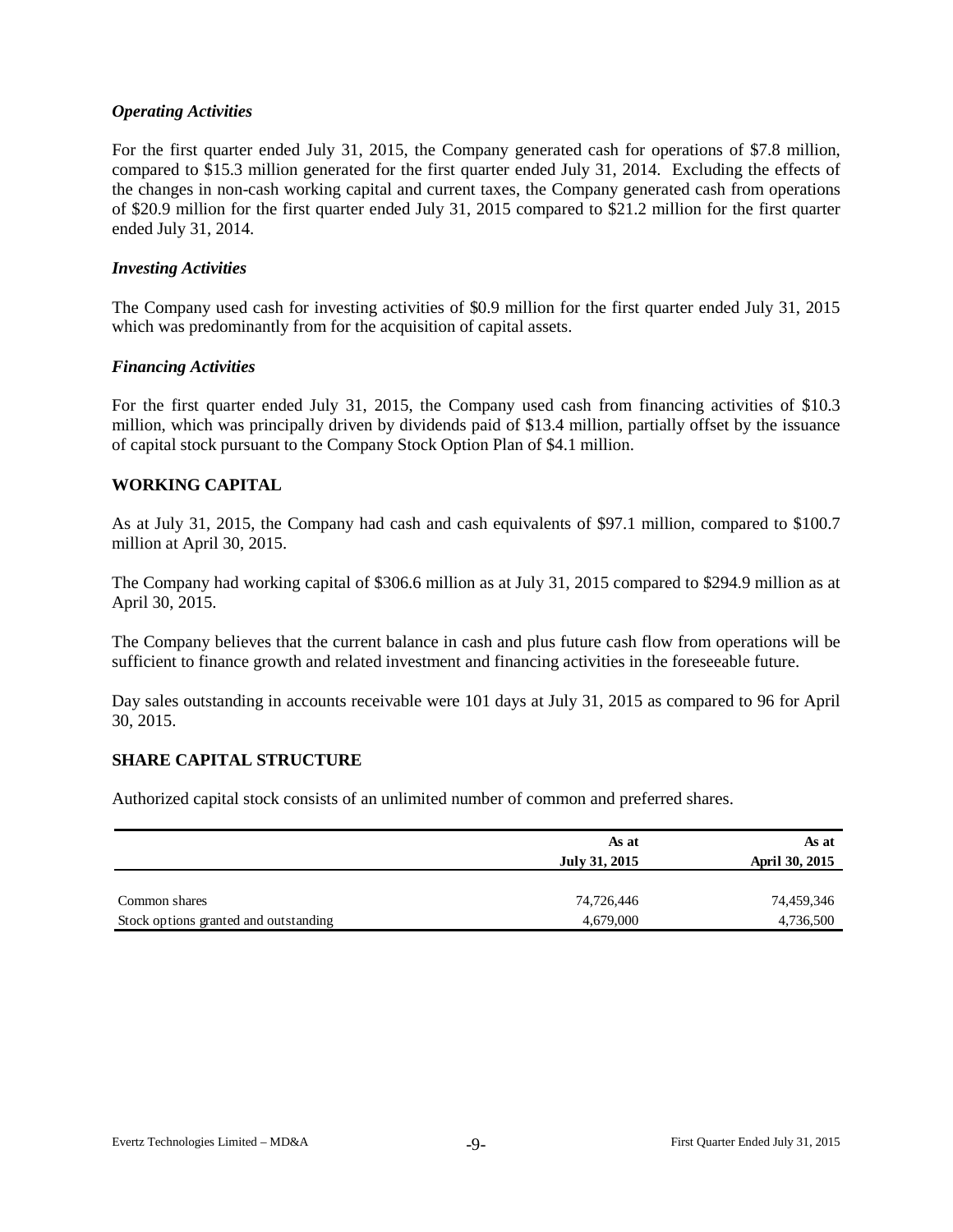## **FINANCIAL INSTRUMENTS**

The Company's financial instruments consist of cash and cash equivalents, trade and other receivables, trade and other payables and long term debt. Unless otherwise noted, it is management's opinion that the Company is not exposed to significant interest or credit risks arising from these financial instruments. The Company estimates the fair value of these instruments approximates the carrying values as listed below.

### *Fair Values and Classification of Financial Instruments:*

The following summarizes the significant methods and assumptions used in estimating the fair values of financial instruments:

- I. Quoted prices (unadjusted) in active markets for identical assets or liabilities.
- II. Inputs other than quoted prices included in level I that are observable for the asset or liability, either directly or indirectly. Cash and cash equivalents, trade and other receivables, trade and other payables, and long-term debt fair value measurements have been measured within level II.
- III. Inputs for the asset or liability that are not based on observable market data.

# **CONTRACTUAL OBLIGATIONS**

The following table sets forth the Company's contractual obligations as at July 31, 2015:

|                      | Payments Due by Period |                  |       |           |       |           |       |  |            |  |  |  |  |
|----------------------|------------------------|------------------|-------|-----------|-------|-----------|-------|--|------------|--|--|--|--|
| (In thousands)       | Total                  | Less than 1 Year |       | 2-3 Years |       | 4-5 Years |       |  | Thereafter |  |  |  |  |
| Operating leases     | 14.582                 |                  | 3.977 |           | 7.072 |           | 2.642 |  | 891        |  |  |  |  |
| Other long-term debt | 1.218                  |                  | 211   |           | 345   |           | 364   |  | 298        |  |  |  |  |
|                      | 5.800                  |                  | 4.188 |           | 7.417 |           | 3.006 |  | 1,189      |  |  |  |  |

### **OFF-BALANCE SHEET FINANCING**

The Company does not have any off-balance sheet arrangements.

### **RELATED PARTY TRANSACTIONS**

In the normal course of business, we may enter into transactions with related parties. These transactions occur under market terms consistent with the terms of transactions with unrelated arms-length third parties. The Company continues to lease a premise from a company in which two shareholders' each indirectly hold a 10% interest, continues to lease a facility from a company in which two shareholders each indirectly hold a 20% interest, continues to lease a facility for manufacturing where two shareholders indirectly own 100% interest, continues to lease a facility from a company in which two shareholders each indirectly own a 35% interest and continues to lease a facility with a director who indirectly owns 100%.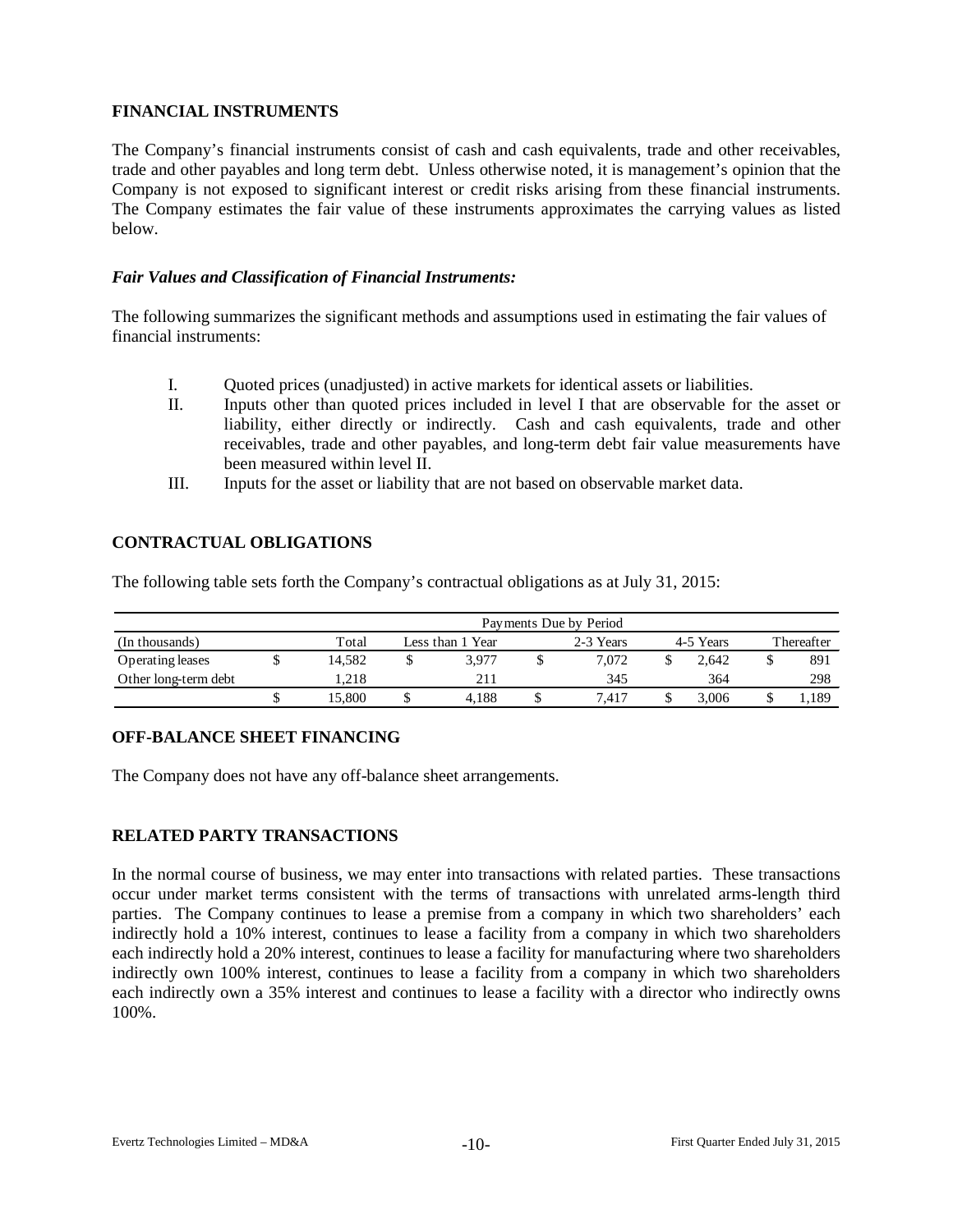# **SELECTED CONSOLIDATED QUARTERLY FINANCIAL INFORMATION**

The following table sets out selected consolidated financial information for each of the eight quarters ended July 31, 2015. In the opinion of management, this information has been prepared on the same basis as the audited consolidated financial statements. The operating results for any quarter should not be relied upon as any indication of results for any future period.

|                          | <b>Ouarter Ending</b> |          |    |                      |      |                      |                      |          |         |          |     |          |        |          |          |          |
|--------------------------|-----------------------|----------|----|----------------------|------|----------------------|----------------------|----------|---------|----------|-----|----------|--------|----------|----------|----------|
| (In thousands)           | 2015                  |          |    |                      | 2014 |                      |                      |          |         |          |     |          |        | 2013     |          |          |
| (Unaudited)              |                       | July 31  |    | Apr $30$             |      | Jan 31               | Oct 31               |          | July 31 |          |     | Apr $30$ |        | Jan 31   |          | Oct 31   |
| Revenue                  |                       | \$84,869 |    | \$91,977             |      | \$90,726             |                      | \$82,889 |         | \$98,014 |     | \$87,237 |        | \$93,185 |          | \$81,244 |
| Cost of goods sold       |                       | 37,040   |    | 39,249               |      | 39,709               |                      | 36,324   |         | 42,193   |     | 38,154   |        | 39,448   |          | 34,592   |
| Gross margin             |                       | \$47,829 |    | \$52,728             |      | \$51,017             |                      | \$46,565 |         | \$55,821 |     | \$49,083 |        | \$53,737 |          | \$46,652 |
| Operating expenses       |                       | 22,453   |    | 38,145               |      | 23,139               |                      | 27,037   | 29,306  |          |     | 30,545   | 25,514 |          |          | 25,797   |
| Earnings from operations |                       | \$25,376 |    | \$14,583             |      | \$27,878             | \$19,528<br>\$26,515 |          |         | \$18,538 |     | \$28,223 |        |          | \$20,855 |          |
| Non-operating income     |                       | (2)      |    | 323                  |      | 314                  | 12<br>266            |          | 234     |          | 482 |          | 399    |          |          |          |
| Earnings before taxes    |                       | \$25,374 |    | \$28,192<br>\$14,906 |      | \$19,540<br>\$26,781 |                      | \$18,772 |         | \$28,705 |     | \$21,254 |        |          |          |          |
| Net earnings             |                       | \$18,411 |    | \$10,926             |      | \$21,014             |                      | \$14,149 |         | \$19,411 |     | \$14,699 |        | \$21,281 |          | \$15,422 |
| Net earnings per share:  |                       |          |    |                      |      |                      |                      |          |         |          |     |          |        |          |          |          |
| Basic                    | \$                    | 0.25     | \$ | 0.15                 | \$   | 0.28                 | \$                   | 0.19     | \$      | 0.26     | \$  | 0.20     | \$     | 0.29     | \$       | 0.21     |
| Diluted                  | \$                    | 0.25     | \$ | 0.15                 | \$   | 0.28                 | \$                   | 0.19     | \$      | 0.26     | \$  | 0.20     | \$     | 0.29     | \$       | 0.21     |
| Dividends per share:     | \$                    | 0.18     | \$ | 0.18                 | \$   | 0.18                 | \$                   | 0.16     | \$      | 0.16     | \$  | 0.16     | S      | 1.56     | \$       | 0.16     |

The Companies revenue and corresponding earnings can vary from quarter to quarter depending on the delivery requirements of our customers. Our customers can be influenced by a variety of factors including upcoming sports or entertainment events as well as their access to capital. Net earnings represent net earnings attributable to shareholders.

### **DISCLOSURE CONTROLS AND PROCEDURES**

Management, including the Chief Executive Officer and Chief Financial Officer, has evaluated the effectiveness of the Company's disclosure controls and procedures (as defined in National Instrument 52- 109 of the Canadian Securities Administrators) as of July 31, 2015.

Management has concluded that, as of July 31, 2015, the Company's disclosure controls and procedures were effective to provide reasonable assurance that material information relating to the Company would be made known to them by others within the Company, particularly during the period in which this report was being prepared.

### **INTERNAL CONTROLS OVER FINANCIAL REPORTING**

Management is responsible for and has designed internal controls over financial reporting, or caused it to be designed under management's supervision, to provide reasonable assurance regarding the reliability of financial reporting and the preparation of financial statements for external purposes in accordance with IFRS. Management has concluded that, as of July 31, 2015, the Company's internal controls over financial reporting were effective to provide reasonable assurance regarding the reliability of financial reporting and the preparation of financial statements for external purposes in accordance with IFRS.